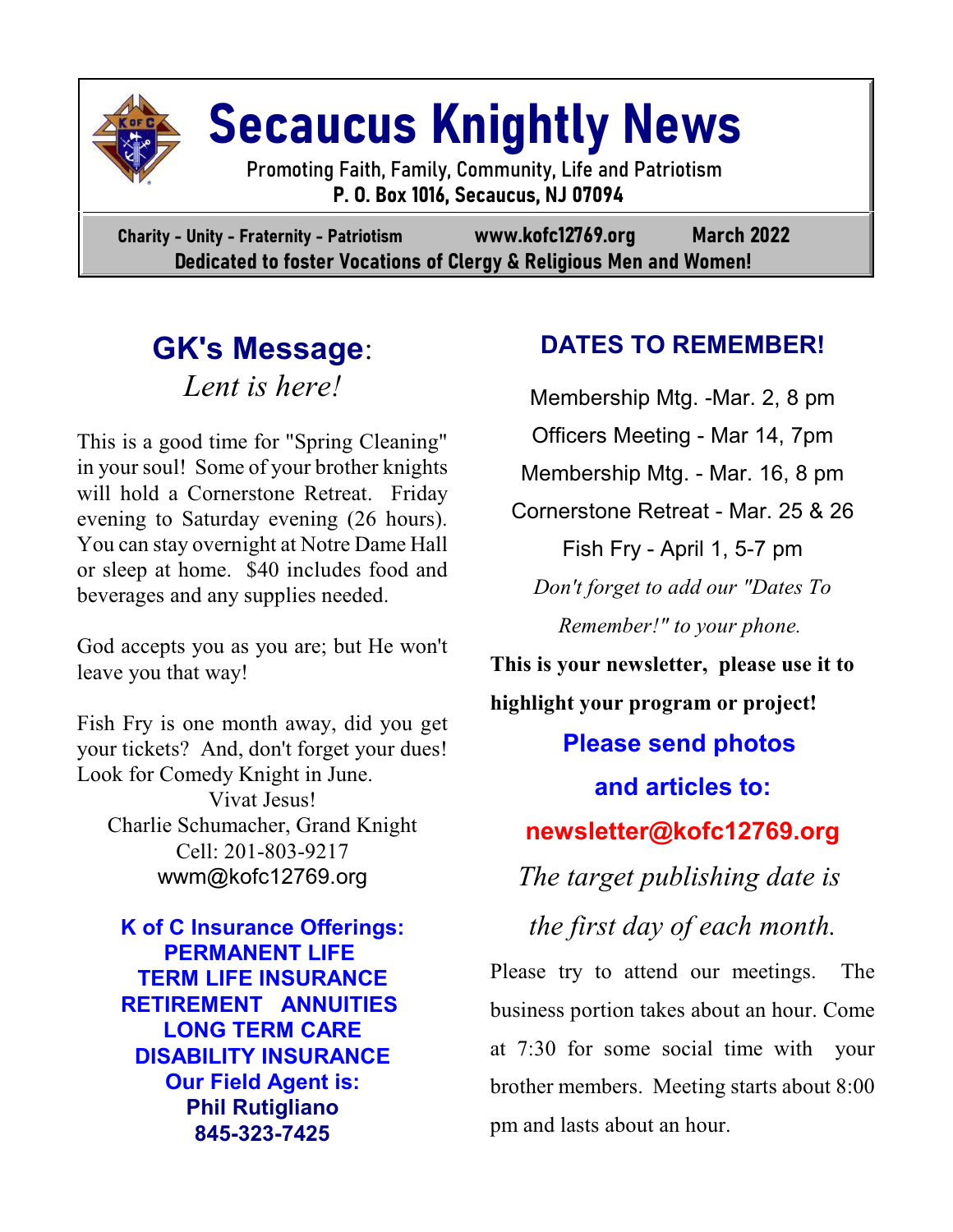#### *Secaucus Knightly News - March 2022*



If someone says: I am too old to join-Advise them no one is too old to be a member.! This past month the council welcomed Louis Girone.. At Brother John Carrero's mass, Father Girone advised me that his father never joined the knights do you think we can make him a member. I told him the knights welcomes all practical Catholic men eighteen years of age and older. Brother Louis is 103 and still going strong. He will be praying the Father McGivney prayer and praying for the membership.

For the month of March, New Jersey Blood Services (NJBS) will be donating to Community FoodBank of New Jersey (CFBNJ) on behalf of every presenting blood donor who registers -not walkin- to make a donation in their honor. Each blood donation throughout the duration of this campaign has the ability to save up to three lives and provide three meals to New Jerseyans facing food insecurity.



from Mem. Chmn. Neal McGarrity